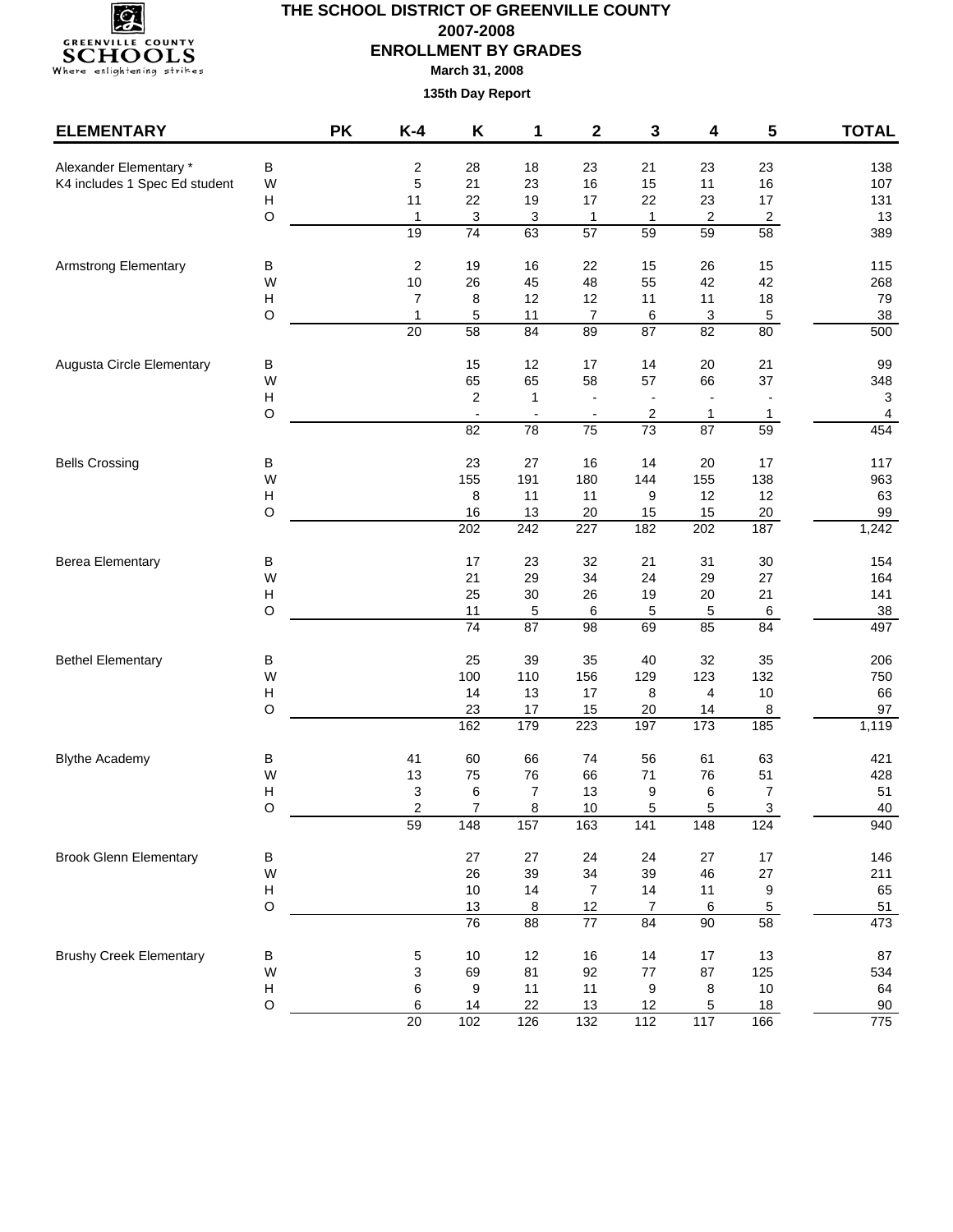

## **THE SCHOOL DISTRICT OF GREENVILLE COUNTY 2007-2008 ENROLLMENT BY GRADES**

**March 31, 2008**

| <b>ELEMENTARY</b>                   |                                      | <b>PK</b>               | $K-4$          | Κ         | 1         | 2                     | 3                     | 4                 | 5                                                                                                                                                                                                                                                                                                                                                                                                 | <b>TOTAL</b>          |
|-------------------------------------|--------------------------------------|-------------------------|----------------|-----------|-----------|-----------------------|-----------------------|-------------------|---------------------------------------------------------------------------------------------------------------------------------------------------------------------------------------------------------------------------------------------------------------------------------------------------------------------------------------------------------------------------------------------------|-----------------------|
| <b>Bryson Elementary</b>            | В                                    |                         |                | 22        | 30        | 40                    | 40                    | 30                | 30                                                                                                                                                                                                                                                                                                                                                                                                | 192                   |
|                                     | W                                    |                         |                | 114       | 127       | 121                   | 120                   | 126               | 111                                                                                                                                                                                                                                                                                                                                                                                               | 719                   |
|                                     | $\boldsymbol{\mathsf{H}}$            |                         |                | 9         | 14        | 14                    | 10                    | 12                | 13                                                                                                                                                                                                                                                                                                                                                                                                | 72                    |
|                                     | $\circ$                              |                         |                | 10        | 7         | 8                     | 9                     | 9                 | 8                                                                                                                                                                                                                                                                                                                                                                                                 | 51                    |
|                                     |                                      |                         |                | 155       | 178       | 183                   | 179                   |                   |                                                                                                                                                                                                                                                                                                                                                                                                   | 1,034                 |
| <b>Buena Vista Elementary</b>       | В                                    |                         |                | 12        | 20        | 15                    | 19                    | 13                | 15                                                                                                                                                                                                                                                                                                                                                                                                | 94                    |
|                                     | W                                    |                         |                | 76        | 108       | 106                   | 115                   |                   |                                                                                                                                                                                                                                                                                                                                                                                                   | 613                   |
|                                     | $\boldsymbol{\mathsf{H}}$            |                         |                | 4         | 10        | 9                     | 9                     |                   |                                                                                                                                                                                                                                                                                                                                                                                                   | 44                    |
|                                     | $\circ$                              |                         |                | 20<br>112 | 21<br>159 | 12<br>$\frac{1}{142}$ | 20<br>$\frac{163}{ }$ | $\frac{135}{135}$ | $\frac{1}{135}$                                                                                                                                                                                                                                                                                                                                                                                   | 95<br>846             |
|                                     |                                      |                         |                |           |           |                       |                       |                   |                                                                                                                                                                                                                                                                                                                                                                                                   |                       |
| <b>Chandler Creek Elementary</b>    | В<br>W                               |                         | 1<br>6         | 32<br>64  | 29<br>89  | 26<br>77              | 18<br>86              |                   |                                                                                                                                                                                                                                                                                                                                                                                                   | 153<br>494            |
|                                     | $\boldsymbol{\mathsf{H}}$            |                         | 9              | 37        | 37        | 19                    | 25                    |                   |                                                                                                                                                                                                                                                                                                                                                                                                   | 161                   |
|                                     | $\circ$                              |                         | 4              | 5         | 7         | 11                    | 4                     |                   |                                                                                                                                                                                                                                                                                                                                                                                                   | 42                    |
|                                     |                                      |                         | 20             | 138       | 162       | 133                   | 133                   | 125               | 139                                                                                                                                                                                                                                                                                                                                                                                               | 850                   |
| Cherrydale Elementary*              | В                                    |                         | 9              | 27        | 30        | 25                    | 29                    |                   |                                                                                                                                                                                                                                                                                                                                                                                                   | 177                   |
| K4 has 1 Spec Ed Student            | W                                    |                         | 11             | 14        | 23        | 23                    | 25                    |                   |                                                                                                                                                                                                                                                                                                                                                                                                   | 151                   |
|                                     | Н                                    |                         | 16             | 30        | 23        | 20                    | 16                    | 9                 | 15                                                                                                                                                                                                                                                                                                                                                                                                | 129                   |
|                                     | $\circ$                              |                         | 3              | 5         | 6         | 6                     | 4                     | 5                 | $\overline{c}$                                                                                                                                                                                                                                                                                                                                                                                    | 31                    |
|                                     |                                      |                         | 39             | 76        | 82        | 74                    | 74                    |                   |                                                                                                                                                                                                                                                                                                                                                                                                   | 488                   |
| Child Development Center *          | В                                    | 34                      | 216            |           |           |                       |                       |                   |                                                                                                                                                                                                                                                                                                                                                                                                   | 250                   |
| K3 has 59 Spec Ed students          | W                                    | 38                      | 217            |           |           |                       |                       |                   |                                                                                                                                                                                                                                                                                                                                                                                                   | 255                   |
| K4 has 65 Spec Ed students          | Н                                    | 8                       | 146            |           |           |                       |                       |                   |                                                                                                                                                                                                                                                                                                                                                                                                   | 154                   |
| (Note 1)                            | O                                    | 6<br>86                 | 59<br>638      |           |           |                       |                       |                   |                                                                                                                                                                                                                                                                                                                                                                                                   | 65<br>724             |
|                                     |                                      |                         |                |           |           |                       |                       |                   |                                                                                                                                                                                                                                                                                                                                                                                                   |                       |
| <b>Crestview Elementary</b>         | В<br>W                               |                         |                | 18<br>59  | 39<br>81  | 28<br>72              | 18<br>64              |                   |                                                                                                                                                                                                                                                                                                                                                                                                   | 156<br>413            |
|                                     | $\boldsymbol{\mathsf{H}}$            |                         |                | 20        | 18        | 14                    | 20                    |                   |                                                                                                                                                                                                                                                                                                                                                                                                   | 97                    |
|                                     | $\circ$                              |                         |                | 9         | 13        | 7                     | 7                     |                   |                                                                                                                                                                                                                                                                                                                                                                                                   | 50                    |
|                                     |                                      |                         |                | 106       | 151       | 121                   | 109                   | 112               | 117                                                                                                                                                                                                                                                                                                                                                                                               | $\overline{716}$      |
| Duncan Chapel Elementary *          | В                                    |                         | 6              | 22        | 35        | 29                    | 22                    |                   |                                                                                                                                                                                                                                                                                                                                                                                                   | 164                   |
| K3 are Spec Ed students             | W                                    | $\overline{c}$          | 4              | 58        | 48        | 44                    | 56                    | 49                | 55                                                                                                                                                                                                                                                                                                                                                                                                | 316                   |
| K4 has 13 Spec Ed students          | н                                    |                         | $\overline{c}$ | 28        | 30        | 27                    | 20                    | 25                | 17                                                                                                                                                                                                                                                                                                                                                                                                | 149                   |
|                                     | O                                    |                         | $\overline{c}$ | 10        | 12        | 8                     | 8                     | 5                 | 10                                                                                                                                                                                                                                                                                                                                                                                                | 55                    |
|                                     |                                      | $\overline{\mathbf{c}}$ | 14             | 118       | 125       | 108                   | 106                   |                   |                                                                                                                                                                                                                                                                                                                                                                                                   | 684                   |
| <b>East North Street Elementary</b> | В                                    |                         | 9              | 43        | 55        | 42                    | 54                    | 61                | 53                                                                                                                                                                                                                                                                                                                                                                                                | 317                   |
|                                     | W                                    |                         | 3              | 11        | 15        | 18                    | 19                    |                   |                                                                                                                                                                                                                                                                                                                                                                                                   | 97                    |
|                                     | $\boldsymbol{\mathsf{H}}$<br>$\circ$ |                         | 19<br>8        | 27<br>4   | 19<br>5   | 28<br>$\sqrt{2}$      | 18<br>9               |                   |                                                                                                                                                                                                                                                                                                                                                                                                   | 139<br>$\frac{34}{5}$ |
|                                     |                                      |                         | 39             | 85        | 94        | $\overline{90}$       | 100                   | 94                | 85                                                                                                                                                                                                                                                                                                                                                                                                | 587                   |
| Ellen Woodside Elementary           | В                                    |                         | 4              | 18        | 19        | 23                    | 20                    |                   |                                                                                                                                                                                                                                                                                                                                                                                                   | 130                   |
|                                     | W                                    |                         | 15             | 82        | 84        | 79                    | 91                    |                   |                                                                                                                                                                                                                                                                                                                                                                                                   | 503                   |
|                                     | $\boldsymbol{\mathsf{H}}$            |                         | 1              | 4         | 7         | 8                     | 4                     | 8                 | 5                                                                                                                                                                                                                                                                                                                                                                                                 | 37                    |
|                                     | $\circ$                              |                         |                | 10        | 3         | 5                     | 1                     | 5                 | $\mathbf{1}$                                                                                                                                                                                                                                                                                                                                                                                      | 25                    |
|                                     |                                      |                         | 20             | 114       | 113       | 115                   | 116                   |                   |                                                                                                                                                                                                                                                                                                                                                                                                   | 695                   |
| Fork Shoals Elementary              | В                                    |                         |                | 9         | 11        | 11                    | 17                    | 18                | 162<br>177<br>104<br>104<br>3<br>9<br>9<br>13<br>18<br>29<br>78<br>94<br>20<br>14<br>$\overline{\mathbf{c}}$<br>9<br>27<br>30<br>30<br>25<br>74<br>69<br>28<br>25<br>66<br>71<br>14<br>11<br>7<br>7<br>23<br>27<br>102<br>109<br>14<br>17<br>13<br>15<br>$\overline{2}$<br>4<br>31<br>15<br>$71$<br>81<br>125<br>$\overline{92}$<br>13<br>98<br>95<br>4<br>4<br>$\overline{7}$<br>5<br>125<br>119 | 79                    |
|                                     | W                                    |                         |                | 92        | 113       | 110                   | 107                   |                   |                                                                                                                                                                                                                                                                                                                                                                                                   | 615                   |
|                                     | $\boldsymbol{\mathsf{H}}$            |                         |                | 3         | 6         | 5                     | 7                     |                   |                                                                                                                                                                                                                                                                                                                                                                                                   | 29                    |
|                                     | $\circ$                              |                         |                | 6<br>110  | 7<br>137  | 5<br>131              | 3<br>$\frac{1}{134}$  |                   |                                                                                                                                                                                                                                                                                                                                                                                                   | $33\,$<br>756         |
|                                     |                                      |                         |                |           |           |                       |                       |                   |                                                                                                                                                                                                                                                                                                                                                                                                   |                       |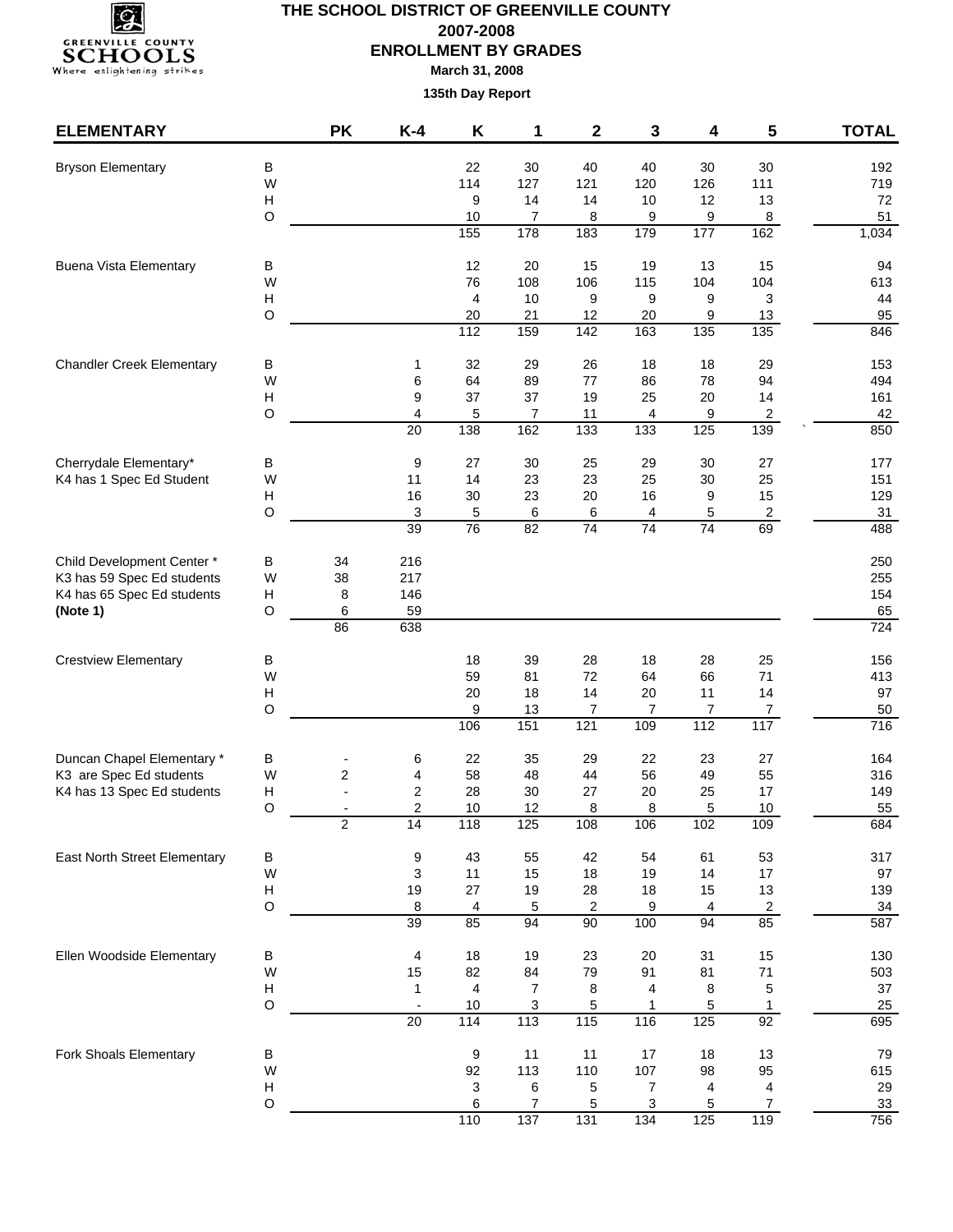

## **THE SCHOOL DISTRICT OF GREENVILLE COUNTY 2007-2008 ENROLLMENT BY GRADES**

**March 31, 2008**

| <b>ELEMENTARY</b>                                    |         | <b>PK</b>                     | $K-4$                          | K                       | 1               | $\mathbf 2$          | 3                      | 4                    | 5                                                                                                                                                                                                                                                                                                                                                                                                   | <b>TOTAL</b>           |
|------------------------------------------------------|---------|-------------------------------|--------------------------------|-------------------------|-----------------|----------------------|------------------------|----------------------|-----------------------------------------------------------------------------------------------------------------------------------------------------------------------------------------------------------------------------------------------------------------------------------------------------------------------------------------------------------------------------------------------------|------------------------|
| Fountain Inn Elementary *                            | $\sf B$ |                               | $10$                           | 34                      | 36              | 36                   | 36                     | 36                   |                                                                                                                                                                                                                                                                                                                                                                                                     | 229                    |
| K4 has 1 Spec Ed student                             | W       |                               | 8                              | 91                      | 96              | 106                  | 99                     | 95                   |                                                                                                                                                                                                                                                                                                                                                                                                     | 606                    |
|                                                      | н       |                               | $\overline{c}$                 | $\overline{7}$          | 5               | 6                    | 5                      | 7                    | 8                                                                                                                                                                                                                                                                                                                                                                                                   | 40                     |
|                                                      | O       |                               | $\blacksquare$                 | $\overline{2}$          | 5               | 4                    | $\overline{7}$         | 8                    | $\overline{c}$                                                                                                                                                                                                                                                                                                                                                                                      | 28                     |
|                                                      |         |                               | $\overline{20}$                | $\frac{1}{134}$         | 142             | 152                  | 147                    | 146                  | 162                                                                                                                                                                                                                                                                                                                                                                                                 | $\overline{903}$       |
| <b>Gateway Elementary</b>                            | В       |                               | 5                              | 14                      | 16              | 13                   | 16                     | 18                   | 6                                                                                                                                                                                                                                                                                                                                                                                                   | 88                     |
|                                                      | W       |                               | 26                             | 79                      | 85              | 84                   | 83                     | 83                   | 78                                                                                                                                                                                                                                                                                                                                                                                                  | 518                    |
|                                                      | H       |                               | 5                              | 9                       | $\overline{7}$  | 11                   | $\overline{7}$         | 4                    | 8                                                                                                                                                                                                                                                                                                                                                                                                   | 51                     |
|                                                      | O       |                               | $\overline{4}$                 | 10                      | 5               | 5                    | 6                      | 8                    |                                                                                                                                                                                                                                                                                                                                                                                                     | 45                     |
|                                                      |         |                               | 40                             | $\frac{11}{2}$          | $\frac{1}{13}$  | $\frac{1}{113}$      | $\frac{1}{112}$        | 113                  |                                                                                                                                                                                                                                                                                                                                                                                                     | 702                    |
| Greenbrier Elementary*                               | В       | 1                             | 10                             | 35                      | 39              | 42                   | 47                     | 33                   | 59                                                                                                                                                                                                                                                                                                                                                                                                  | 266                    |
| K3 has 4 Spec Ed students                            | W       | 4                             | $\sqrt{3}$                     | 62                      | 65              | 50                   | 65                     | 55                   |                                                                                                                                                                                                                                                                                                                                                                                                     | 357                    |
| K4 has 2 Spec Ed students                            | н       |                               | 6                              | 16                      | 13              | 15                   | 10                     | 15                   |                                                                                                                                                                                                                                                                                                                                                                                                     | 86                     |
|                                                      | O       | 5                             | 3<br>$\overline{22}$           | 10<br>123               | 10<br>127       | 9<br>116             | 13<br>$\overline{135}$ | 9<br>112             |                                                                                                                                                                                                                                                                                                                                                                                                     | 63<br>$\overline{772}$ |
|                                                      |         |                               |                                |                         |                 |                      |                        |                      |                                                                                                                                                                                                                                                                                                                                                                                                     |                        |
| Grove Elementary                                     | В       |                               | 3                              | 57                      | 56              | 60                   | 47                     | 64                   |                                                                                                                                                                                                                                                                                                                                                                                                     | 339                    |
|                                                      | W       |                               | 1                              | 20                      | 10              | 25                   | 21                     | 14                   |                                                                                                                                                                                                                                                                                                                                                                                                     | 102                    |
|                                                      | Н<br>O  |                               | 12<br>$\overline{\phantom{a}}$ | 35                      | 37              | 31                   | 23                     | 24                   |                                                                                                                                                                                                                                                                                                                                                                                                     | 174                    |
|                                                      |         |                               | 16                             | 2<br>$\frac{1}{114}$    | 5<br>108        | 5<br>121             | 5<br>96                | 2<br>104             |                                                                                                                                                                                                                                                                                                                                                                                                     | 21<br>636              |
|                                                      |         |                               |                                |                         |                 |                      |                        |                      |                                                                                                                                                                                                                                                                                                                                                                                                     |                        |
| Heritage Elementary *                                | В       |                               | 3                              | 7                       | $\overline{7}$  | 11                   | 5                      | 5                    | 8                                                                                                                                                                                                                                                                                                                                                                                                   | 46                     |
| K3 has 5 Spec Ed students                            | W       | 10                            | 15                             | 63                      | 68              | 84                   | 108                    | 100                  |                                                                                                                                                                                                                                                                                                                                                                                                     | 548                    |
|                                                      | н       | 1                             | $\mathbf{1}$                   | $\overline{\mathbf{c}}$ | 5               | 3                    | 2                      | 4                    |                                                                                                                                                                                                                                                                                                                                                                                                     | 20                     |
|                                                      | O       | $\overline{\mathbf{c}}$<br>13 | 1<br>20                        | 11<br>83                | 5<br>85         | 6<br>104             | 3<br>118               | 3<br>$\frac{1}{112}$ |                                                                                                                                                                                                                                                                                                                                                                                                     | 33<br>647              |
|                                                      |         |                               |                                |                         |                 |                      |                        |                      |                                                                                                                                                                                                                                                                                                                                                                                                     |                        |
| Hollis Academy *                                     | В       | $\overline{\mathbf{c}}$       | 23                             | 48                      | 45              | 58                   | 42                     | 47                   |                                                                                                                                                                                                                                                                                                                                                                                                     | 312                    |
| K3 has 5 Spec Ed Student                             | W       | $\mathbf{1}$                  | 10                             | 8                       | 11              | 12                   | 12                     | 5                    |                                                                                                                                                                                                                                                                                                                                                                                                     | 72                     |
| K4 has 7 Spec Ed students                            | Н       | 3                             | 21                             | 20                      | 10              | 13                   | 21                     | 13                   |                                                                                                                                                                                                                                                                                                                                                                                                     | 111                    |
|                                                      | O       | $\overline{\phantom{a}}$<br>6 | 6<br>60                        | $\overline{7}$<br>83    | 4<br>70         | 4<br>$\overline{87}$ | 4<br>79                | $\blacksquare$<br>65 | 41<br>111<br>$\overline{7}$<br>99<br>53<br>11<br>9<br>132<br>52<br>11<br>12<br>$\overline{a}$<br>$\overline{77}$<br>100<br>$\overline{2}$<br>$\overline{c}$<br>112<br>47<br>13<br>10 <sup>1</sup><br>$\mathbf{3}$<br>$\overline{73}$<br>16<br>49<br>16<br>13<br>94<br>58<br>104<br>19<br>14<br>195<br>13<br>57<br>10<br>$\overline{2}$<br>$\overline{82}$<br>17<br>21<br>22<br>$\overline{4}$<br>64 | 28<br>523              |
|                                                      |         |                               |                                |                         |                 |                      |                        |                      |                                                                                                                                                                                                                                                                                                                                                                                                     |                        |
| Lake Forest Elementary *<br>K4 has 1 Spec Ed student | В<br>W  |                               | 9<br>20                        | 17<br>46                | 11<br>54        | 17<br>50             | 22<br>44               | 19<br>57             |                                                                                                                                                                                                                                                                                                                                                                                                     | 111<br>320             |
|                                                      | H       |                               | 16                             | 29                      | 32              | 34                   | 18                     | 23                   |                                                                                                                                                                                                                                                                                                                                                                                                     | 168                    |
|                                                      | O       |                               | 13                             | 16                      | 16              | 17                   | 17                     | 7                    |                                                                                                                                                                                                                                                                                                                                                                                                     | 99                     |
|                                                      |         |                               | 58                             | 108                     | 113             | 118                  | 101                    | 106                  |                                                                                                                                                                                                                                                                                                                                                                                                     | 698                    |
| Mauldin Elementary *                                 | B       | $\overline{\mathbf{c}}$       | $\mathbf{1}$                   | 34                      | 54              | 37                   | 48                     | 49                   |                                                                                                                                                                                                                                                                                                                                                                                                     | 283                    |
| K3 are Spec Ed students                              | W       | $\overline{c}$                | 3                              | 86                      | 93              | 83                   | 99                     | 89                   |                                                                                                                                                                                                                                                                                                                                                                                                     | 559                    |
| K4 are Spec Ed students                              | Н       | $\overline{\phantom{a}}$      | $\overline{\phantom{a}}$       | 10                      | 5               | 13                   | 14                     | 16                   |                                                                                                                                                                                                                                                                                                                                                                                                     | 77                     |
|                                                      | $\circ$ | $\overline{\phantom{a}}$      | $\mathbf{1}$                   | 33                      | 22              | 21                   | 23                     | $18$                 |                                                                                                                                                                                                                                                                                                                                                                                                     | 132                    |
|                                                      |         | $\overline{4}$                | 5                              | 163                     | $\frac{1}{174}$ | 154                  | 184                    | 172                  |                                                                                                                                                                                                                                                                                                                                                                                                     | 1,051                  |
|                                                      | В       |                               | 11                             | 18                      | 28              | 24                   | 25                     | 25                   |                                                                                                                                                                                                                                                                                                                                                                                                     | 144                    |
| Mitchell Road Elementary                             | W       |                               | 9                              | 51                      | 41              | 54                   | 41                     | 43                   |                                                                                                                                                                                                                                                                                                                                                                                                     | 296                    |
|                                                      | Н       |                               | 15                             | 16                      | 20              | 11                   | 9                      | 13                   |                                                                                                                                                                                                                                                                                                                                                                                                     | 94                     |
|                                                      | O       |                               | $\,$ 5 $\,$                    | 14                      | 9               | $\bf 8$              | 7                      | 5                    |                                                                                                                                                                                                                                                                                                                                                                                                     | 50                     |
|                                                      |         |                               | 40                             | 99                      | 98              | $\overline{97}$      | 82                     | 86                   |                                                                                                                                                                                                                                                                                                                                                                                                     | 584                    |
| Monaview Elementary                                  | B       |                               | $\boldsymbol{9}$               | 12                      | $10$            | 15                   | 16                     | 14                   |                                                                                                                                                                                                                                                                                                                                                                                                     | 93                     |
|                                                      | W       |                               | 13                             | 24                      | 23              | 34                   | 29                     | 29                   |                                                                                                                                                                                                                                                                                                                                                                                                     | 173                    |
|                                                      | H       |                               | 14                             | 28                      | 31              | 28                   | 22                     | 27                   |                                                                                                                                                                                                                                                                                                                                                                                                     | 172                    |
|                                                      | O       |                               | $\sqrt{3}$                     | 6                       | 5               |                      | 1                      | $\mathbf{1}$         |                                                                                                                                                                                                                                                                                                                                                                                                     | 20                     |
|                                                      |         |                               | 39                             | 70                      | 69              | $\overline{77}$      | 68                     | 71                   |                                                                                                                                                                                                                                                                                                                                                                                                     | 458                    |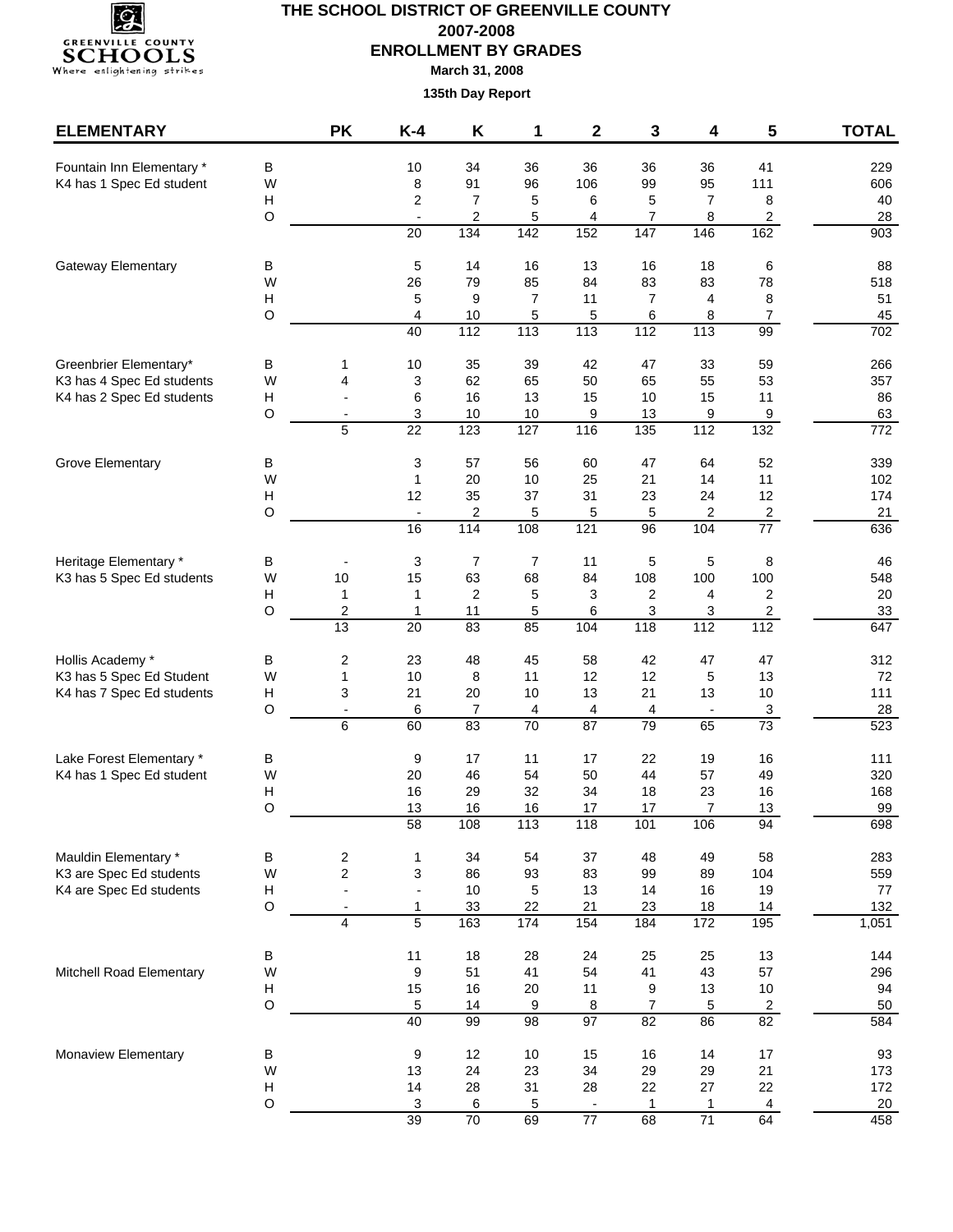

# **THE SCHOOL DISTRICT OF GREENVILLE COUNTY 2007-2008 ENROLLMENT BY GRADES**

**March 31, 2008**

| <b>ELEMENTARY</b>          |                                | <b>PK</b>                     | $K-4$                                       | K                             | 1                       | $\mathbf 2$               | 3                                  | 4                       | 5                    | <b>TOTAL</b> |
|----------------------------|--------------------------------|-------------------------------|---------------------------------------------|-------------------------------|-------------------------|---------------------------|------------------------------------|-------------------------|----------------------|--------------|
| Mountain View Elementary   | В                              |                               | 6                                           | $\overline{\mathbf{c}}$       | $\overline{\mathbf{c}}$ | 5                         | 7                                  | 4                       | $\mathbf{3}$         | 29           |
|                            | W                              |                               | 24                                          | 114                           | 122                     | 122                       | 121                                | 119                     | 114                  | 736          |
|                            | Н                              |                               | 5                                           | 3                             | 8                       | 4                         | 5                                  | 5                       |                      | $30\,$       |
|                            | O                              |                               | $\mathbf{1}$                                | 2                             | 3                       | 1                         | 5                                  | 5                       | $\mathbf{3}$         | $20\,$       |
|                            |                                |                               | $\overline{36}$                             | $\overline{121}$              | $\overline{135}$        | $\overline{132}$          | 138                                | $\overline{133}$        | 120                  | 815          |
| Oakview Elementary *       | В                              |                               | $\mathbf{1}$                                | 21                            | 16                      | 22                        | 21                                 | 11                      | 23                   | 115          |
| K4 has 6 Spec Ed students  | W                              |                               | 12                                          | 147                           | 157                     | 174                       | 170                                | 158                     | 166                  | 984          |
|                            | Н                              |                               | $\blacksquare$                              | 9                             | 9                       | 9                         | 6                                  | 11                      | 4                    | 48           |
|                            | O                              |                               | $\overline{\phantom{a}}$<br>$\overline{13}$ | 22<br>199                     | 22<br>$\overline{204}$  | 20<br>225                 | 21<br>$\overline{218}$             | 15<br>195               | 15<br>208            | 115<br>1,262 |
|                            |                                |                               |                                             |                               |                         |                           |                                    |                         |                      |              |
| Paris Elementary           | В<br>W                         |                               |                                             | 6<br>74                       | 8<br>69                 | 11<br>81                  | 7<br>73                            | 12<br>75                | 11<br>64             | 55<br>436    |
|                            | $\boldsymbol{\mathsf{H}}$      |                               |                                             | 12                            | 8                       | 4                         | 4                                  | 3                       | $\overline{7}$       | 38           |
|                            | O                              |                               |                                             | 8                             | 1                       | 11                        | 4                                  | $\overline{\mathbf{c}}$ | $\sqrt{2}$           | 28           |
|                            |                                |                               |                                             | 100                           | 86                      | 107                       | $\overline{88}$<br>$\overline{92}$ | 84                      | 557                  |              |
| Pelham Road Elementar      | В                              |                               |                                             | 16                            | 18                      | 17                        | 14                                 | 11                      | 12                   | 88           |
|                            | W                              |                               |                                             | 68                            | 83                      | 65                        | 82                                 | 69                      | 92                   | 459          |
|                            | Н                              |                               |                                             | 8                             | 9                       | 5                         | 9                                  | 5                       | 6                    | 42           |
|                            | O                              |                               |                                             | 14<br>106                     | 6<br>116                | 5<br>92                   | 14<br>119                          | 17<br>102               | 9<br>119             | 65<br>654    |
|                            |                                |                               |                                             |                               |                         |                           |                                    |                         |                      |              |
| Plain Elementary           | В                              |                               |                                             | 35                            | 23                      | 26                        | 31                                 | 29                      | 38                   | 182          |
|                            | W                              |                               |                                             | 106                           | 113                     | 138                       | 111                                | 119                     | 110                  | 697          |
|                            | Н                              |                               |                                             | 9                             | 8                       | 11                        | $\overline{7}$                     | 14                      | 9                    | 58           |
|                            | O                              |                               |                                             | 6<br>156                      | 6<br>150                | 6<br>181                  | 10<br>159                          | 7<br>169                | 9<br>166             | 44<br>981    |
|                            |                                |                               |                                             |                               |                         |                           |                                    |                         |                      |              |
| Robert E Cashion Elem.     | В                              |                               | 9                                           | 51                            | 44                      | 46                        | 54                                 | 40                      | 46                   | 290          |
|                            | W<br>$\boldsymbol{\mathsf{H}}$ |                               | 4<br>5                                      | 35<br>9                       | 54<br>11                | 46<br>19                  | 39<br>12                           | 56<br>15                | 40<br>14             | 274<br>85    |
|                            | O                              |                               | $\blacksquare$                              | 6                             | 4                       | 5                         | 6                                  | $\overline{7}$          | $\overline{2}$       | $30\,$       |
|                            |                                |                               | $\overline{18}$                             | 101                           | 113                     | 116                       | $\frac{111}{111}$                  | 118                     | 102                  | 679          |
|                            |                                |                               |                                             |                               |                         |                           |                                    |                         |                      |              |
| Sara Collins Elementary *  | В                              |                               | 1                                           | 41                            | 47                      | 54                        | 39                                 | 64                      | 39                   | 285          |
| K4 are Spec Ed students    | W<br>н                         |                               | 3                                           | 66<br>8                       | 80<br>11                | 70<br>3                   | 76<br>4                            | 68<br>14                | 64<br>$\overline{7}$ | 427<br>47    |
|                            | O                              |                               |                                             | 15                            | 10                      | 10                        | $\overline{\mathbf{c}}$            | $\,8\,$                 | 10                   | 55           |
|                            |                                |                               | $\overline{4}$                              | 130                           | 148                     | 137                       | 121                                | 154                     | 120                  | 814          |
| Simpsonville Elementary *  | В                              | 2                             |                                             | 23                            | 20                      | 16                        | 23                                 | 21                      | 26                   | 131          |
| K3 has 4 Spec Ed students  | W                              | 6                             | 5                                           | 56                            | 56                      | 67                        | 86                                 | 62                      | $77 \,$              | 415          |
| K4 has 3 Spec Ed students  | Н                              | 1                             | $\overline{\phantom{a}}$                    | 13                            | 20                      | 12                        | 12                                 | 9                       | 12                   | 79           |
|                            | O                              | $\overline{\phantom{a}}$<br>9 | $\mathbf{1}$<br>6                           | 14<br>106                     | 9<br>105                | 9<br>104                  | 17<br>138                          | 4<br>96                 | $\sqrt{5}$<br>120    | 59<br>684    |
|                            |                                |                               |                                             |                               |                         |                           |                                    |                         |                      |              |
| Skyland Elementary         | В                              |                               | $\overline{\mathbf{c}}$                     | 4                             | 3                       | $\overline{2}$            | 7                                  | 4                       | $\overline{7}$       | 29           |
|                            | W                              |                               | 27<br>$\overline{7}$                        | 93<br>$\overline{\mathbf{4}}$ | 80<br>$\overline{7}$    | 89                        | 87                                 | 83                      | 84<br>$\overline{7}$ | 543          |
|                            | H<br>O                         |                               | 4                                           | 3                             | 8                       | 5<br>4                    | $\overline{\mathbf{c}}$<br>3       | 4<br>5                  | $\mathbf{1}$         | 36<br>28     |
|                            |                                |                               | 40                                          | 104                           | 98                      | 100                       | 99                                 | 96                      | 99                   | 636          |
| Slater Marietta Elementary | Β                              |                               | $\mathbf{1}$                                | 3                             |                         | $\ensuremath{\mathsf{3}}$ |                                    | $\sqrt{2}$              | 4                    | 13           |
|                            | W                              |                               | 32                                          | 64                            | 80                      | 72                        | 64                                 | 65                      | 61                   | 438          |
|                            | Н                              |                               | 6                                           | 1                             | 8                       | $\sqrt{3}$                | 8                                  | $\sqrt{2}$              | 6                    | 34           |
|                            | O                              |                               |                                             | 4                             | 1                       | 3                         | 1                                  | 3                       | 5                    | 17           |
|                            |                                |                               | 39                                          | $\overline{72}$               | 89                      | 81                        | $\overline{73}$                    | 72                      | 76                   | 502          |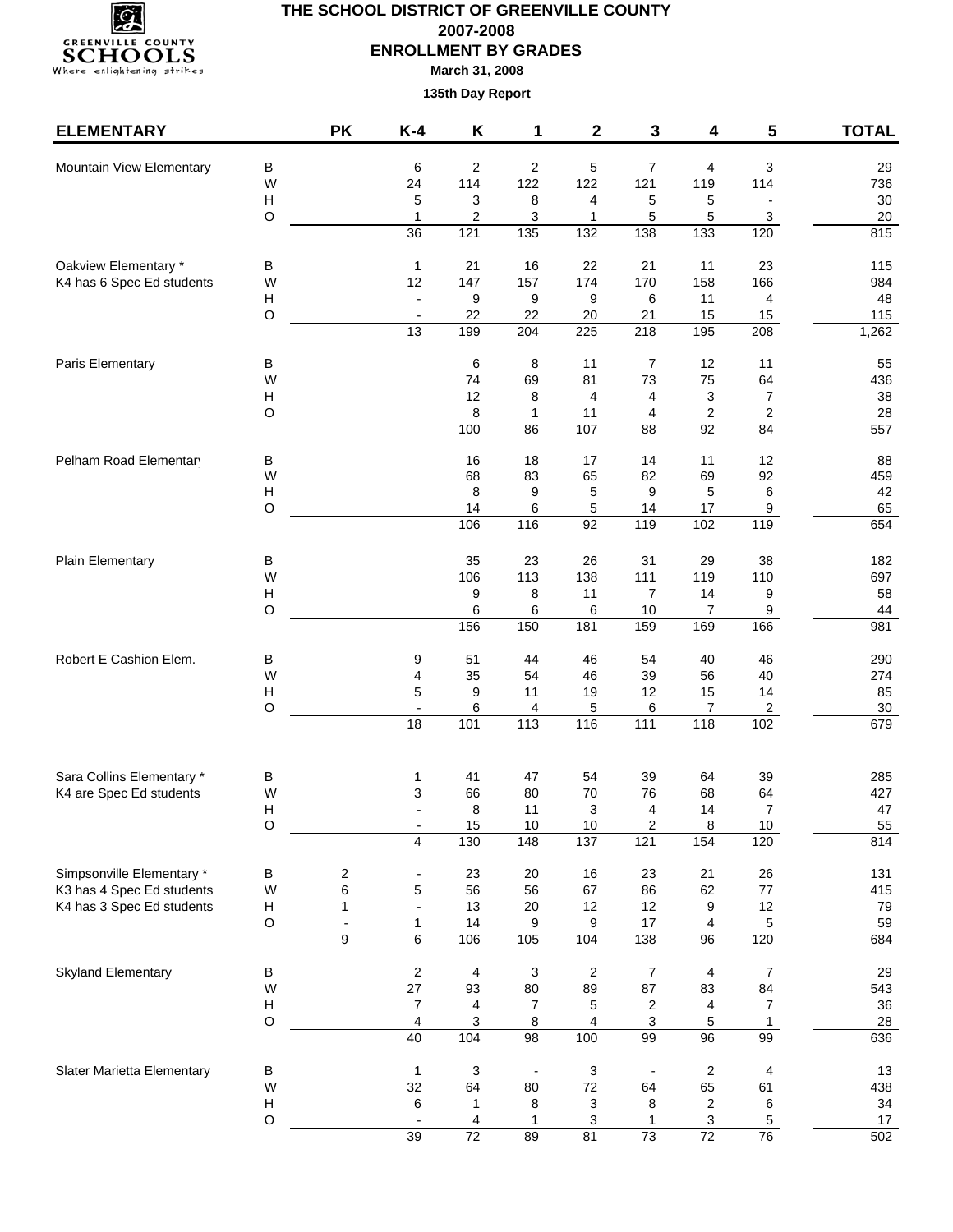

### **THE SCHOOL DISTRICT OF GREENVILLE COUNTY 2007-2008 ENROLLMENT BY GRADES March 31, 2008**

| <b>ELEMENTARY</b>              |                                                                                                                                                                                                                                                                                                                                                                                                                                                                                                                                                                                                                                                                                                                                                                                                                                                                                                                                                                                                                                                                                                                                                                                                                                                                                                                                                                                                                                                                                                                                                                                                                                                                                                                                                                                                                                                                                                                                                                                                                                                                                                                                                                                                                                                                                                                                                                                                                                                                                                                                                                                                                                                                                                                       | <b>PK</b> | $K-4$          | Κ  | 1  | $\mathbf 2$ | 3              | 4                        | 5                                  | <b>TOTAL</b>     |
|--------------------------------|-----------------------------------------------------------------------------------------------------------------------------------------------------------------------------------------------------------------------------------------------------------------------------------------------------------------------------------------------------------------------------------------------------------------------------------------------------------------------------------------------------------------------------------------------------------------------------------------------------------------------------------------------------------------------------------------------------------------------------------------------------------------------------------------------------------------------------------------------------------------------------------------------------------------------------------------------------------------------------------------------------------------------------------------------------------------------------------------------------------------------------------------------------------------------------------------------------------------------------------------------------------------------------------------------------------------------------------------------------------------------------------------------------------------------------------------------------------------------------------------------------------------------------------------------------------------------------------------------------------------------------------------------------------------------------------------------------------------------------------------------------------------------------------------------------------------------------------------------------------------------------------------------------------------------------------------------------------------------------------------------------------------------------------------------------------------------------------------------------------------------------------------------------------------------------------------------------------------------------------------------------------------------------------------------------------------------------------------------------------------------------------------------------------------------------------------------------------------------------------------------------------------------------------------------------------------------------------------------------------------------------------------------------------------------------------------------------------------------|-----------|----------------|----|----|-------------|----------------|--------------------------|------------------------------------|------------------|
| Sterling School                |                                                                                                                                                                                                                                                                                                                                                                                                                                                                                                                                                                                                                                                                                                                                                                                                                                                                                                                                                                                                                                                                                                                                                                                                                                                                                                                                                                                                                                                                                                                                                                                                                                                                                                                                                                                                                                                                                                                                                                                                                                                                                                                                                                                                                                                                                                                                                                                                                                                                                                                                                                                                                                                                                                                       |           |                |    |    |             |                |                          | $\mathbf{1}$                       | $\sqrt{5}$       |
|                                | W                                                                                                                                                                                                                                                                                                                                                                                                                                                                                                                                                                                                                                                                                                                                                                                                                                                                                                                                                                                                                                                                                                                                                                                                                                                                                                                                                                                                                                                                                                                                                                                                                                                                                                                                                                                                                                                                                                                                                                                                                                                                                                                                                                                                                                                                                                                                                                                                                                                                                                                                                                                                                                                                                                                     |           |                |    |    |             | 65             | 69                       | 68                                 | 202              |
|                                | $\boldsymbol{\mathsf{H}}$                                                                                                                                                                                                                                                                                                                                                                                                                                                                                                                                                                                                                                                                                                                                                                                                                                                                                                                                                                                                                                                                                                                                                                                                                                                                                                                                                                                                                                                                                                                                                                                                                                                                                                                                                                                                                                                                                                                                                                                                                                                                                                                                                                                                                                                                                                                                                                                                                                                                                                                                                                                                                                                                                             |           |                |    |    |             | $\overline{a}$ | $\overline{\phantom{a}}$ | $\overline{\phantom{a}}$           |                  |
|                                |                                                                                                                                                                                                                                                                                                                                                                                                                                                                                                                                                                                                                                                                                                                                                                                                                                                                                                                                                                                                                                                                                                                                                                                                                                                                                                                                                                                                                                                                                                                                                                                                                                                                                                                                                                                                                                                                                                                                                                                                                                                                                                                                                                                                                                                                                                                                                                                                                                                                                                                                                                                                                                                                                                                       |           |                |    |    |             |                | 3                        | $\sqrt{5}$                         | 13               |
|                                |                                                                                                                                                                                                                                                                                                                                                                                                                                                                                                                                                                                                                                                                                                                                                                                                                                                                                                                                                                                                                                                                                                                                                                                                                                                                                                                                                                                                                                                                                                                                                                                                                                                                                                                                                                                                                                                                                                                                                                                                                                                                                                                                                                                                                                                                                                                                                                                                                                                                                                                                                                                                                                                                                                                       |           |                |    |    |             |                |                          | 74                                 | 220              |
| Stone Academy *                | B                                                                                                                                                                                                                                                                                                                                                                                                                                                                                                                                                                                                                                                                                                                                                                                                                                                                                                                                                                                                                                                                                                                                                                                                                                                                                                                                                                                                                                                                                                                                                                                                                                                                                                                                                                                                                                                                                                                                                                                                                                                                                                                                                                                                                                                                                                                                                                                                                                                                                                                                                                                                                                                                                                                     |           | $\overline{c}$ | 15 | 16 | 21          | 21             | 20                       | 33                                 | 128              |
| K4 has 6 Spec Ed students      |                                                                                                                                                                                                                                                                                                                                                                                                                                                                                                                                                                                                                                                                                                                                                                                                                                                                                                                                                                                                                                                                                                                                                                                                                                                                                                                                                                                                                                                                                                                                                                                                                                                                                                                                                                                                                                                                                                                                                                                                                                                                                                                                                                                                                                                                                                                                                                                                                                                                                                                                                                                                                                                                                                                       |           |                |    |    |             |                |                          | 57                                 | 366              |
|                                | В<br>$\overline{4}$<br>O<br>5<br>$\overline{72}$<br>74<br>56<br>67<br>W<br>$\overline{4}$<br>46<br>64<br>72<br>$\boldsymbol{\mathsf{H}}$<br>3<br>3<br>4<br>$\overline{4}$<br>1<br>$\overline{\phantom{a}}$<br>$\circ$<br>$\boldsymbol{2}$<br>$\overline{7}$<br>6<br>8<br>4<br>6<br>11<br>70<br>84<br>$\overline{92}$<br>$\overline{95}$<br>100<br>34<br>32<br>В<br>40<br>37<br>22<br>50<br>W<br>48<br>64<br>57<br>64<br>$\boldsymbol{\mathsf{H}}$<br>$\overline{\mathbf{c}}$<br>$\overline{2}$<br>2<br>$\mathbf 1$<br>$\blacksquare$<br>O<br>6<br>2<br>3<br>4<br>4<br>$\overline{90}$<br>108<br>99<br>$\overline{78}$<br>99<br>$\sf B$<br>5<br>19<br>$\overline{7}$<br>14<br>15<br>17<br>31<br>W<br>3<br>28<br>31<br>32<br>36<br>$\boldsymbol{\mathsf{H}}$<br>12<br>16<br>11<br>14<br>9<br>11<br>$\mathsf O$<br>2<br>7<br>5<br>3<br>$\blacksquare$<br>$\blacksquare$<br>$\overline{73}$<br>20<br>51<br>59<br>58<br>67<br>3<br>27<br>23<br>27<br>24<br>25<br>В<br>W<br>72<br>8<br>94<br>56<br>62<br>66<br>16<br>$\overline{7}$<br>$\boldsymbol{\mathsf{H}}$<br>$\overline{7}$<br>4<br>11<br>20<br>O<br>$\mathbf{1}$<br>13<br>$10\,$<br>$10$<br>12<br>5<br>$\frac{116}{116}$<br>138<br>$\frac{1}{105}$<br>$\frac{116}{116}$<br>19<br>109<br>$\sf B$<br>76<br>73<br>45<br>70<br>8<br>74<br>22<br>W<br>5<br>20<br>26<br>22<br>19<br>15<br>$\boldsymbol{\mathsf{H}}$<br>5<br>19<br>12<br>6<br>8<br>O<br>$\overline{2}$<br>11<br>$\overline{7}$<br>6<br>2<br>11<br>122<br>75<br>$\overline{20}$<br>122<br>$\frac{1}{117}$<br>108<br>В<br>$\mathbf{1}$<br>$\mathbf{1}$<br>3<br>$\overline{\phantom{a}}$<br>$\overline{\phantom{a}}$<br>W<br>18<br>51<br>47<br>56<br>45<br>56<br>$\boldsymbol{\mathsf{H}}$<br>$\overline{\mathbf{c}}$<br>$\mathbf{1}$<br>1<br>$\overline{a}$<br>O<br>$\overline{2}$<br>2<br>1<br>1<br>$\overline{20}$<br>52<br>49<br>63<br>56<br>48<br>$\sf B$<br>$\overline{\mathbf{c}}$<br>3<br>2<br>7<br>4<br>$\mathbf 5$<br>5<br>W<br>6<br>$\mathbf{1}$<br>6<br>3<br>$\boldsymbol{\mathsf{H}}$<br>2<br>$\overline{a}$<br>$\circ$<br>$\blacksquare$<br>$\overline{\phantom{a}}$<br>5<br>$\overline{7}$<br>13<br>12<br>9<br>$\sf B$<br>3<br>28<br>46<br>39<br>37<br>31<br>W<br>$\boldsymbol{2}$<br>27<br>40<br>34<br>42<br>29<br>$\boldsymbol{\mathsf{H}}$<br>14<br>33<br>28<br>23<br>$37\,$<br>41<br>O<br>$\mathbf{1}$<br>6<br>5<br>6<br>4<br>2<br>20<br>99<br>94<br>120<br>118<br>107<br>$\sf B$<br>13<br>13<br>13<br>$\boldsymbol{7}$<br>1<br>9<br>W<br>21<br>28<br>19<br>$10$<br>17<br>16<br>$\boldsymbol{\mathsf{H}}$<br>11<br>13<br>18<br>$10$<br>16<br>9<br>O<br>3<br>$\overline{\mathbf{c}}$<br>2<br>$\mathbf{1}$<br>2<br>$\overline{\phantom{a}}$<br>20<br>48<br>50<br>44<br>40<br>$\overline{52}$ | 3<br>5    | 18<br>38       |    |    |             |                |                          |                                    |                  |
|                                |                                                                                                                                                                                                                                                                                                                                                                                                                                                                                                                                                                                                                                                                                                                                                                                                                                                                                                                                                                                                                                                                                                                                                                                                                                                                                                                                                                                                                                                                                                                                                                                                                                                                                                                                                                                                                                                                                                                                                                                                                                                                                                                                                                                                                                                                                                                                                                                                                                                                                                                                                                                                                                                                                                                       |           |                |    |    |             |                |                          | $\overline{98}$                    | 550              |
| Sue Cleveland Elementary       |                                                                                                                                                                                                                                                                                                                                                                                                                                                                                                                                                                                                                                                                                                                                                                                                                                                                                                                                                                                                                                                                                                                                                                                                                                                                                                                                                                                                                                                                                                                                                                                                                                                                                                                                                                                                                                                                                                                                                                                                                                                                                                                                                                                                                                                                                                                                                                                                                                                                                                                                                                                                                                                                                                                       |           |                |    |    |             |                |                          | 40                                 | 205              |
|                                |                                                                                                                                                                                                                                                                                                                                                                                                                                                                                                                                                                                                                                                                                                                                                                                                                                                                                                                                                                                                                                                                                                                                                                                                                                                                                                                                                                                                                                                                                                                                                                                                                                                                                                                                                                                                                                                                                                                                                                                                                                                                                                                                                                                                                                                                                                                                                                                                                                                                                                                                                                                                                                                                                                                       |           |                |    |    |             |                |                          | 56                                 | 339              |
|                                |                                                                                                                                                                                                                                                                                                                                                                                                                                                                                                                                                                                                                                                                                                                                                                                                                                                                                                                                                                                                                                                                                                                                                                                                                                                                                                                                                                                                                                                                                                                                                                                                                                                                                                                                                                                                                                                                                                                                                                                                                                                                                                                                                                                                                                                                                                                                                                                                                                                                                                                                                                                                                                                                                                                       |           |                |    |    |             |                |                          | $\sqrt{2}$                         | 9                |
|                                |                                                                                                                                                                                                                                                                                                                                                                                                                                                                                                                                                                                                                                                                                                                                                                                                                                                                                                                                                                                                                                                                                                                                                                                                                                                                                                                                                                                                                                                                                                                                                                                                                                                                                                                                                                                                                                                                                                                                                                                                                                                                                                                                                                                                                                                                                                                                                                                                                                                                                                                                                                                                                                                                                                                       |           |                |    |    |             |                |                          | $\overline{2}$                     | 21               |
|                                |                                                                                                                                                                                                                                                                                                                                                                                                                                                                                                                                                                                                                                                                                                                                                                                                                                                                                                                                                                                                                                                                                                                                                                                                                                                                                                                                                                                                                                                                                                                                                                                                                                                                                                                                                                                                                                                                                                                                                                                                                                                                                                                                                                                                                                                                                                                                                                                                                                                                                                                                                                                                                                                                                                                       |           |                |    |    |             |                |                          | 100                                | $\overline{574}$ |
| <b>Summit Drive Elementary</b> |                                                                                                                                                                                                                                                                                                                                                                                                                                                                                                                                                                                                                                                                                                                                                                                                                                                                                                                                                                                                                                                                                                                                                                                                                                                                                                                                                                                                                                                                                                                                                                                                                                                                                                                                                                                                                                                                                                                                                                                                                                                                                                                                                                                                                                                                                                                                                                                                                                                                                                                                                                                                                                                                                                                       |           |                |    |    |             |                |                          | 13                                 | 90               |
|                                |                                                                                                                                                                                                                                                                                                                                                                                                                                                                                                                                                                                                                                                                                                                                                                                                                                                                                                                                                                                                                                                                                                                                                                                                                                                                                                                                                                                                                                                                                                                                                                                                                                                                                                                                                                                                                                                                                                                                                                                                                                                                                                                                                                                                                                                                                                                                                                                                                                                                                                                                                                                                                                                                                                                       |           |                |    |    |             |                |                          | 18                                 | 179              |
|                                |                                                                                                                                                                                                                                                                                                                                                                                                                                                                                                                                                                                                                                                                                                                                                                                                                                                                                                                                                                                                                                                                                                                                                                                                                                                                                                                                                                                                                                                                                                                                                                                                                                                                                                                                                                                                                                                                                                                                                                                                                                                                                                                                                                                                                                                                                                                                                                                                                                                                                                                                                                                                                                                                                                                       |           |                |    |    |             |                |                          | 4                                  | 77               |
|                                |                                                                                                                                                                                                                                                                                                                                                                                                                                                                                                                                                                                                                                                                                                                                                                                                                                                                                                                                                                                                                                                                                                                                                                                                                                                                                                                                                                                                                                                                                                                                                                                                                                                                                                                                                                                                                                                                                                                                                                                                                                                                                                                                                                                                                                                                                                                                                                                                                                                                                                                                                                                                                                                                                                                       |           |                |    |    |             |                |                          | $\mathbf{1}$<br>36                 | 18<br>364        |
| <b>Taylors Elementary</b>      |                                                                                                                                                                                                                                                                                                                                                                                                                                                                                                                                                                                                                                                                                                                                                                                                                                                                                                                                                                                                                                                                                                                                                                                                                                                                                                                                                                                                                                                                                                                                                                                                                                                                                                                                                                                                                                                                                                                                                                                                                                                                                                                                                                                                                                                                                                                                                                                                                                                                                                                                                                                                                                                                                                                       |           |                |    |    |             |                |                          | 22                                 | 151              |
|                                |                                                                                                                                                                                                                                                                                                                                                                                                                                                                                                                                                                                                                                                                                                                                                                                                                                                                                                                                                                                                                                                                                                                                                                                                                                                                                                                                                                                                                                                                                                                                                                                                                                                                                                                                                                                                                                                                                                                                                                                                                                                                                                                                                                                                                                                                                                                                                                                                                                                                                                                                                                                                                                                                                                                       |           |                |    |    |             |                |                          | 58                                 | 416              |
|                                |                                                                                                                                                                                                                                                                                                                                                                                                                                                                                                                                                                                                                                                                                                                                                                                                                                                                                                                                                                                                                                                                                                                                                                                                                                                                                                                                                                                                                                                                                                                                                                                                                                                                                                                                                                                                                                                                                                                                                                                                                                                                                                                                                                                                                                                                                                                                                                                                                                                                                                                                                                                                                                                                                                                       |           |                |    |    |             |                |                          | 15                                 | 80               |
|                                |                                                                                                                                                                                                                                                                                                                                                                                                                                                                                                                                                                                                                                                                                                                                                                                                                                                                                                                                                                                                                                                                                                                                                                                                                                                                                                                                                                                                                                                                                                                                                                                                                                                                                                                                                                                                                                                                                                                                                                                                                                                                                                                                                                                                                                                                                                                                                                                                                                                                                                                                                                                                                                                                                                                       |           |                |    |    |             |                |                          | $\overline{4}$                     | 55               |
|                                |                                                                                                                                                                                                                                                                                                                                                                                                                                                                                                                                                                                                                                                                                                                                                                                                                                                                                                                                                                                                                                                                                                                                                                                                                                                                                                                                                                                                                                                                                                                                                                                                                                                                                                                                                                                                                                                                                                                                                                                                                                                                                                                                                                                                                                                                                                                                                                                                                                                                                                                                                                                                                                                                                                                       |           |                |    |    |             |                |                          | 99                                 | 702              |
| Thomas E Kerns Elementary      |                                                                                                                                                                                                                                                                                                                                                                                                                                                                                                                                                                                                                                                                                                                                                                                                                                                                                                                                                                                                                                                                                                                                                                                                                                                                                                                                                                                                                                                                                                                                                                                                                                                                                                                                                                                                                                                                                                                                                                                                                                                                                                                                                                                                                                                                                                                                                                                                                                                                                                                                                                                                                                                                                                                       |           |                |    |    |             |                |                          | 61                                 | 407              |
|                                |                                                                                                                                                                                                                                                                                                                                                                                                                                                                                                                                                                                                                                                                                                                                                                                                                                                                                                                                                                                                                                                                                                                                                                                                                                                                                                                                                                                                                                                                                                                                                                                                                                                                                                                                                                                                                                                                                                                                                                                                                                                                                                                                                                                                                                                                                                                                                                                                                                                                                                                                                                                                                                                                                                                       |           |                |    |    |             |                |                          | 24                                 | 138              |
|                                |                                                                                                                                                                                                                                                                                                                                                                                                                                                                                                                                                                                                                                                                                                                                                                                                                                                                                                                                                                                                                                                                                                                                                                                                                                                                                                                                                                                                                                                                                                                                                                                                                                                                                                                                                                                                                                                                                                                                                                                                                                                                                                                                                                                                                                                                                                                                                                                                                                                                                                                                                                                                                                                                                                                       |           |                |    |    |             |                |                          | 12                                 | 77               |
|                                |                                                                                                                                                                                                                                                                                                                                                                                                                                                                                                                                                                                                                                                                                                                                                                                                                                                                                                                                                                                                                                                                                                                                                                                                                                                                                                                                                                                                                                                                                                                                                                                                                                                                                                                                                                                                                                                                                                                                                                                                                                                                                                                                                                                                                                                                                                                                                                                                                                                                                                                                                                                                                                                                                                                       |           |                |    |    |             |                |                          | $\overline{2}$<br>99               | 41<br>663        |
|                                |                                                                                                                                                                                                                                                                                                                                                                                                                                                                                                                                                                                                                                                                                                                                                                                                                                                                                                                                                                                                                                                                                                                                                                                                                                                                                                                                                                                                                                                                                                                                                                                                                                                                                                                                                                                                                                                                                                                                                                                                                                                                                                                                                                                                                                                                                                                                                                                                                                                                                                                                                                                                                                                                                                                       |           |                |    |    |             |                |                          |                                    |                  |
| <b>Tigerville Elementary</b>   |                                                                                                                                                                                                                                                                                                                                                                                                                                                                                                                                                                                                                                                                                                                                                                                                                                                                                                                                                                                                                                                                                                                                                                                                                                                                                                                                                                                                                                                                                                                                                                                                                                                                                                                                                                                                                                                                                                                                                                                                                                                                                                                                                                                                                                                                                                                                                                                                                                                                                                                                                                                                                                                                                                                       |           |                |    |    |             |                |                          | 57                                 | 5<br>330         |
|                                |                                                                                                                                                                                                                                                                                                                                                                                                                                                                                                                                                                                                                                                                                                                                                                                                                                                                                                                                                                                                                                                                                                                                                                                                                                                                                                                                                                                                                                                                                                                                                                                                                                                                                                                                                                                                                                                                                                                                                                                                                                                                                                                                                                                                                                                                                                                                                                                                                                                                                                                                                                                                                                                                                                                       |           |                |    |    |             |                |                          | 1                                  | $\sqrt{5}$       |
|                                |                                                                                                                                                                                                                                                                                                                                                                                                                                                                                                                                                                                                                                                                                                                                                                                                                                                                                                                                                                                                                                                                                                                                                                                                                                                                                                                                                                                                                                                                                                                                                                                                                                                                                                                                                                                                                                                                                                                                                                                                                                                                                                                                                                                                                                                                                                                                                                                                                                                                                                                                                                                                                                                                                                                       |           |                |    |    |             |                |                          | 1                                  | $\overline{7}$   |
|                                |                                                                                                                                                                                                                                                                                                                                                                                                                                                                                                                                                                                                                                                                                                                                                                                                                                                                                                                                                                                                                                                                                                                                                                                                                                                                                                                                                                                                                                                                                                                                                                                                                                                                                                                                                                                                                                                                                                                                                                                                                                                                                                                                                                                                                                                                                                                                                                                                                                                                                                                                                                                                                                                                                                                       |           |                |    |    |             |                |                          | 59                                 | 347              |
| <b>Washington Center</b>       |                                                                                                                                                                                                                                                                                                                                                                                                                                                                                                                                                                                                                                                                                                                                                                                                                                                                                                                                                                                                                                                                                                                                                                                                                                                                                                                                                                                                                                                                                                                                                                                                                                                                                                                                                                                                                                                                                                                                                                                                                                                                                                                                                                                                                                                                                                                                                                                                                                                                                                                                                                                                                                                                                                                       |           |                |    |    |             |                |                          | $\overline{7}$                     | 25               |
|                                |                                                                                                                                                                                                                                                                                                                                                                                                                                                                                                                                                                                                                                                                                                                                                                                                                                                                                                                                                                                                                                                                                                                                                                                                                                                                                                                                                                                                                                                                                                                                                                                                                                                                                                                                                                                                                                                                                                                                                                                                                                                                                                                                                                                                                                                                                                                                                                                                                                                                                                                                                                                                                                                                                                                       |           |                |    |    |             |                |                          | 6                                  | 29               |
|                                |                                                                                                                                                                                                                                                                                                                                                                                                                                                                                                                                                                                                                                                                                                                                                                                                                                                                                                                                                                                                                                                                                                                                                                                                                                                                                                                                                                                                                                                                                                                                                                                                                                                                                                                                                                                                                                                                                                                                                                                                                                                                                                                                                                                                                                                                                                                                                                                                                                                                                                                                                                                                                                                                                                                       |           |                |    |    |             |                |                          |                                    | $\sqrt{5}$       |
|                                |                                                                                                                                                                                                                                                                                                                                                                                                                                                                                                                                                                                                                                                                                                                                                                                                                                                                                                                                                                                                                                                                                                                                                                                                                                                                                                                                                                                                                                                                                                                                                                                                                                                                                                                                                                                                                                                                                                                                                                                                                                                                                                                                                                                                                                                                                                                                                                                                                                                                                                                                                                                                                                                                                                                       |           |                |    |    |             |                |                          | $\overline{13}$                    | 59               |
|                                |                                                                                                                                                                                                                                                                                                                                                                                                                                                                                                                                                                                                                                                                                                                                                                                                                                                                                                                                                                                                                                                                                                                                                                                                                                                                                                                                                                                                                                                                                                                                                                                                                                                                                                                                                                                                                                                                                                                                                                                                                                                                                                                                                                                                                                                                                                                                                                                                                                                                                                                                                                                                                                                                                                                       |           |                |    |    |             |                |                          |                                    |                  |
| Welcome Elementary             |                                                                                                                                                                                                                                                                                                                                                                                                                                                                                                                                                                                                                                                                                                                                                                                                                                                                                                                                                                                                                                                                                                                                                                                                                                                                                                                                                                                                                                                                                                                                                                                                                                                                                                                                                                                                                                                                                                                                                                                                                                                                                                                                                                                                                                                                                                                                                                                                                                                                                                                                                                                                                                                                                                                       |           |                |    |    |             |                |                          | 47                                 | 231              |
|                                |                                                                                                                                                                                                                                                                                                                                                                                                                                                                                                                                                                                                                                                                                                                                                                                                                                                                                                                                                                                                                                                                                                                                                                                                                                                                                                                                                                                                                                                                                                                                                                                                                                                                                                                                                                                                                                                                                                                                                                                                                                                                                                                                                                                                                                                                                                                                                                                                                                                                                                                                                                                                                                                                                                                       |           |                |    |    |             |                |                          | 34                                 | 208              |
|                                |                                                                                                                                                                                                                                                                                                                                                                                                                                                                                                                                                                                                                                                                                                                                                                                                                                                                                                                                                                                                                                                                                                                                                                                                                                                                                                                                                                                                                                                                                                                                                                                                                                                                                                                                                                                                                                                                                                                                                                                                                                                                                                                                                                                                                                                                                                                                                                                                                                                                                                                                                                                                                                                                                                                       |           |                |    |    |             |                |                          | $27\,$                             | 203<br>27        |
|                                |                                                                                                                                                                                                                                                                                                                                                                                                                                                                                                                                                                                                                                                                                                                                                                                                                                                                                                                                                                                                                                                                                                                                                                                                                                                                                                                                                                                                                                                                                                                                                                                                                                                                                                                                                                                                                                                                                                                                                                                                                                                                                                                                                                                                                                                                                                                                                                                                                                                                                                                                                                                                                                                                                                                       |           |                |    |    |             |                |                          | $\overline{3}$<br>$\overline{111}$ | 669              |
| <b>Westcliffe Elementary</b>   |                                                                                                                                                                                                                                                                                                                                                                                                                                                                                                                                                                                                                                                                                                                                                                                                                                                                                                                                                                                                                                                                                                                                                                                                                                                                                                                                                                                                                                                                                                                                                                                                                                                                                                                                                                                                                                                                                                                                                                                                                                                                                                                                                                                                                                                                                                                                                                                                                                                                                                                                                                                                                                                                                                                       |           |                |    |    |             |                |                          | 11                                 | 67               |
|                                |                                                                                                                                                                                                                                                                                                                                                                                                                                                                                                                                                                                                                                                                                                                                                                                                                                                                                                                                                                                                                                                                                                                                                                                                                                                                                                                                                                                                                                                                                                                                                                                                                                                                                                                                                                                                                                                                                                                                                                                                                                                                                                                                                                                                                                                                                                                                                                                                                                                                                                                                                                                                                                                                                                                       |           |                |    |    |             |                |                          | 22                                 | 133              |
|                                |                                                                                                                                                                                                                                                                                                                                                                                                                                                                                                                                                                                                                                                                                                                                                                                                                                                                                                                                                                                                                                                                                                                                                                                                                                                                                                                                                                                                                                                                                                                                                                                                                                                                                                                                                                                                                                                                                                                                                                                                                                                                                                                                                                                                                                                                                                                                                                                                                                                                                                                                                                                                                                                                                                                       |           |                |    |    |             |                |                          | $10$                               | 87               |
|                                |                                                                                                                                                                                                                                                                                                                                                                                                                                                                                                                                                                                                                                                                                                                                                                                                                                                                                                                                                                                                                                                                                                                                                                                                                                                                                                                                                                                                                                                                                                                                                                                                                                                                                                                                                                                                                                                                                                                                                                                                                                                                                                                                                                                                                                                                                                                                                                                                                                                                                                                                                                                                                                                                                                                       |           |                |    |    |             |                |                          | 1                                  | 11               |
|                                |                                                                                                                                                                                                                                                                                                                                                                                                                                                                                                                                                                                                                                                                                                                                                                                                                                                                                                                                                                                                                                                                                                                                                                                                                                                                                                                                                                                                                                                                                                                                                                                                                                                                                                                                                                                                                                                                                                                                                                                                                                                                                                                                                                                                                                                                                                                                                                                                                                                                                                                                                                                                                                                                                                                       |           |                |    |    |             |                |                          | 44                                 | 298              |